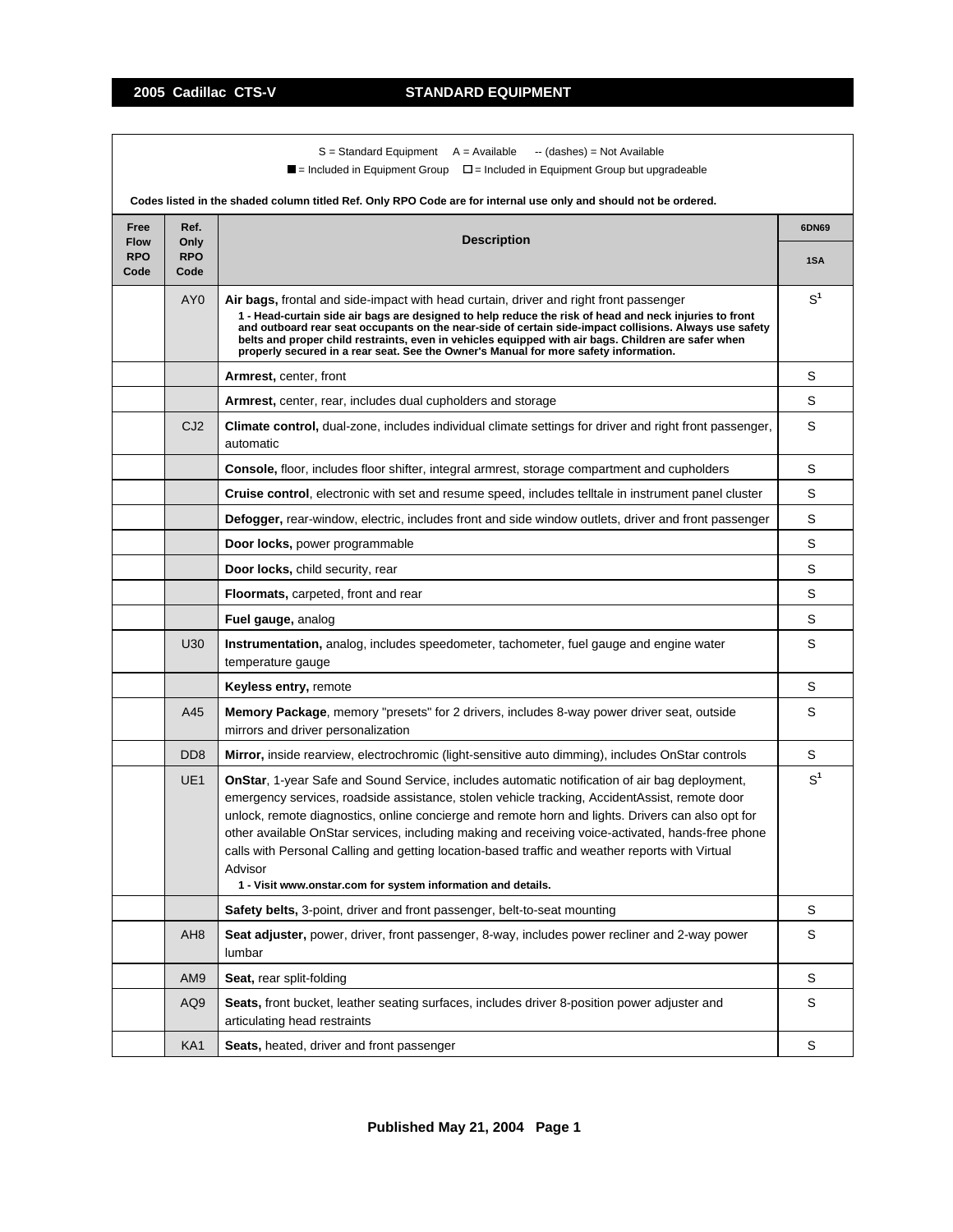| Free<br><b>Flow</b> | Ref.<br>Only       | <b>Description</b>                                                                                                                                                                                                                                                                                                                         |                |
|---------------------|--------------------|--------------------------------------------------------------------------------------------------------------------------------------------------------------------------------------------------------------------------------------------------------------------------------------------------------------------------------------------|----------------|
| <b>RPO</b><br>Code  | <b>RPO</b><br>Code |                                                                                                                                                                                                                                                                                                                                            | 1SA            |
|                     | <b>UAV</b>         | Sound system, ETR AM/FM stereo with in-dash 6-disc CD changer, DVD-based navigation<br>includes Bose 8-speaker system, Radio Data System, digital signal processing and XM Satellite<br>Radio                                                                                                                                              | S              |
|                     | U2K                | Sound system feature, XM Satellite Radio. 100% commercial-free music. Over 120 channels.<br>In-depth local traffic and weather in major metro markets. Digital quality sound with coast to coast<br>signal coverage. 3-month trial - no charge and no obligation.<br>1 - Subscription fees apply. Available only in the 48 contiguous U.S. | S <sup>1</sup> |
|                     |                    | Steering column, Tilt-Wheel, adjustable                                                                                                                                                                                                                                                                                                    | S              |
|                     |                    | Steering wheel, mounted controls, includes Driver Information Center toggle switches and an<br>interface for cruise control.                                                                                                                                                                                                               | S              |
|                     | N34                | Steering wheel and shift knob, leather-wrapped                                                                                                                                                                                                                                                                                             | S              |
|                     | UA <sub>6</sub>    | Theft-deterrent alarm system                                                                                                                                                                                                                                                                                                               | S              |
|                     |                    | Theft-deterrent system, PASS-Key III                                                                                                                                                                                                                                                                                                       | S              |
|                     | UJ <sub>6</sub>    | <b>Tire inflation monitor</b>                                                                                                                                                                                                                                                                                                              | S              |
|                     |                    | Trunk release, power                                                                                                                                                                                                                                                                                                                       | S              |
|                     | UG <sub>1</sub>    | Universal Transmitter, Homelink, includes garage door opener, 3-channel programmable                                                                                                                                                                                                                                                       | S              |
|                     |                    | Visors, illuminated vanity mirrors, driver and front passenger                                                                                                                                                                                                                                                                             | S              |
|                     |                    | Windows, power, includes express-down, all and express-up, front and rear passenger lockout                                                                                                                                                                                                                                                | S              |
|                     |                    | Antenna, integral, front and rear                                                                                                                                                                                                                                                                                                          | S              |
|                     |                    | Daytime running lamps                                                                                                                                                                                                                                                                                                                      | S              |
|                     |                    | Fog lamps, front, integral in front fascia                                                                                                                                                                                                                                                                                                 | S              |
|                     |                    | <b>Glass, Solar-Ray light tinted</b>                                                                                                                                                                                                                                                                                                       | S              |
|                     | TT <sub>6</sub>    | Headlamps, Xenon, high-intensity discharge, windshield wiper activated, includes flash-to-pass and<br>headlamp washers                                                                                                                                                                                                                     | S              |
|                     | IL3                | Badging, V-series                                                                                                                                                                                                                                                                                                                          | S              |
|                     | QKR                | <b>Tires, P245/45 R18 W-rated</b>                                                                                                                                                                                                                                                                                                          | S              |
|                     | P32                | Wheels, 18" x 8.5" (45.7 cm x 21.6 cm) aluminum, painted, 7-spoke, 6-lug                                                                                                                                                                                                                                                                   | S              |
|                     |                    | Wipers, intermittent, front                                                                                                                                                                                                                                                                                                                | S              |
|                     |                    | Battery, maintenance free, includes rundown protection                                                                                                                                                                                                                                                                                     | S              |
|                     | <b>J56</b>         | <b>Brakes, 4-wheel disc, 14" (35.6 cm) Brembo, 4-piston calipers</b>                                                                                                                                                                                                                                                                       | S              |
|                     |                    | Drivetrain, rear-wheel drive                                                                                                                                                                                                                                                                                                               | S              |
|                     | LS <sub>6</sub>    | Engine, 5.7L V8 OHV high-performance (400 HP [298.3 kW] @ 6000 rpm, 295 lb.-ft. [533.3 N-m)<br>@ 4800 rpm                                                                                                                                                                                                                                  | S              |
|                     |                    | Exhaust, dual stainless-steel                                                                                                                                                                                                                                                                                                              | S              |
|                     | GT4                | Rear axle, 3.73 ratio                                                                                                                                                                                                                                                                                                                      | S              |
|                     | JL4                | StabiliTrak, with 4 driver-selectable operation modes                                                                                                                                                                                                                                                                                      | S              |
|                     |                    | Steering, power, rack-and-pinion                                                                                                                                                                                                                                                                                                           | S              |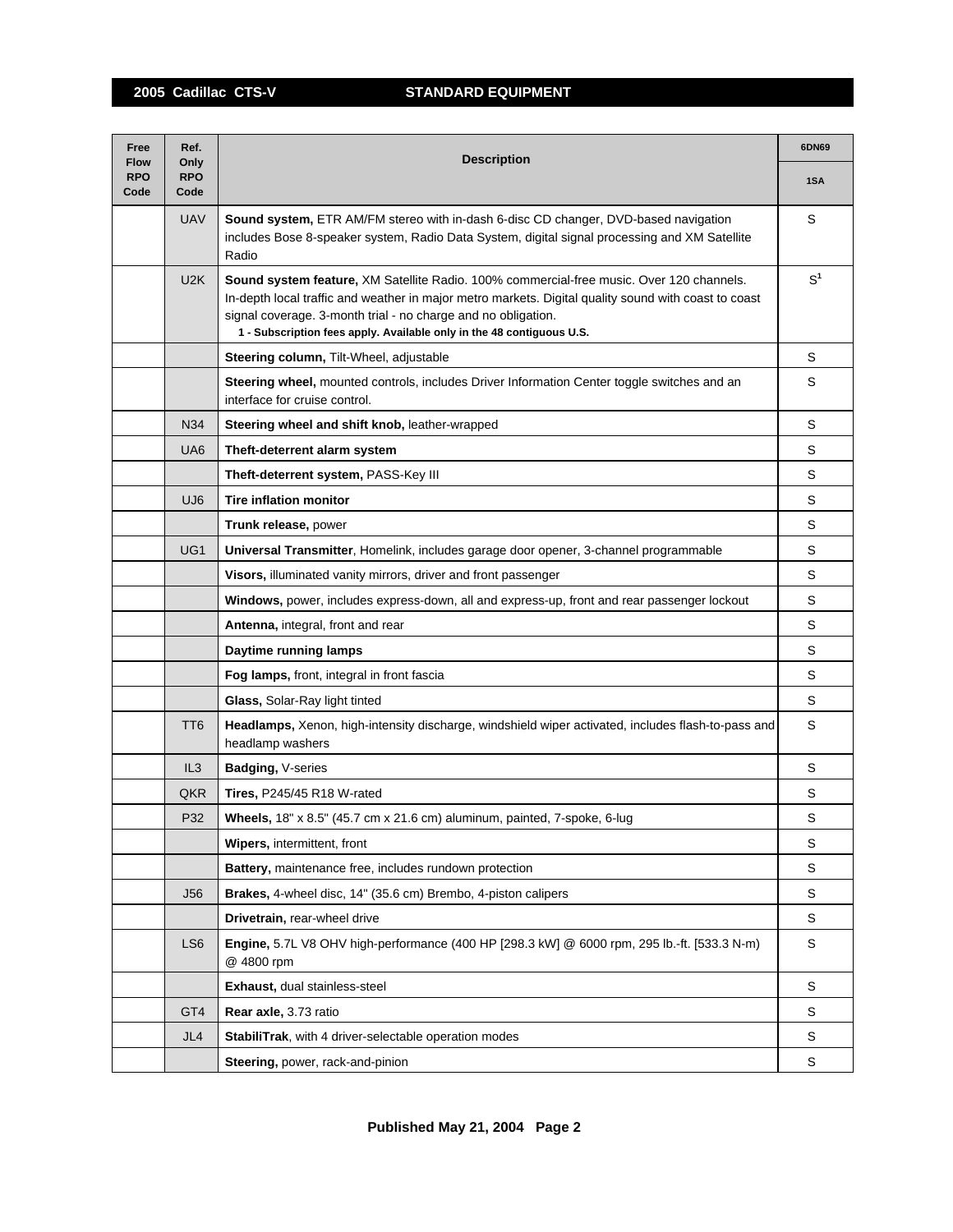# **2005 Cadillac CTS-V STANDARD EQUIPMENT**

| Free                              | Ref.                       | <b>Description</b>                                              | 6DN69 |
|-----------------------------------|----------------------------|-----------------------------------------------------------------|-------|
| <b>Flow</b><br><b>RPO</b><br>Code | Only<br><b>RPO</b><br>Code |                                                                 |       |
|                                   | FE4                        | <b>Suspension, performance tuned</b>                            |       |
|                                   |                            | <b>Traction control, all-speed, brake and engine controlled</b> | S     |
|                                   | M <sub>12</sub>            | Transmission, 6-speed manual, Tremec                            |       |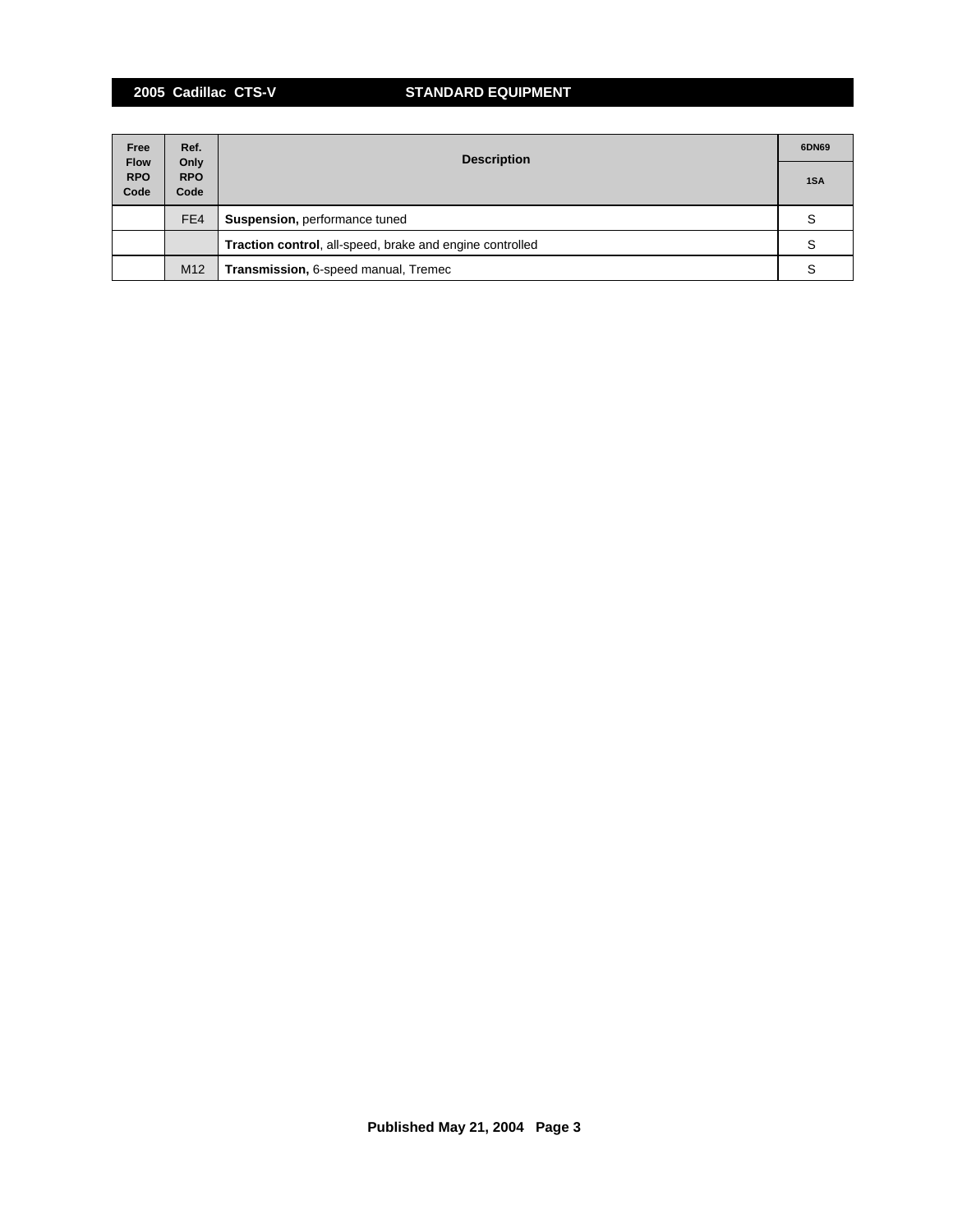|                                                                                                                                  |                                                                                                      | S = Standard Equipment<br>A = Available<br>-- (dashes) = Not Available                                           |       |  |  |  |  |  |  |
|----------------------------------------------------------------------------------------------------------------------------------|------------------------------------------------------------------------------------------------------|------------------------------------------------------------------------------------------------------------------|-------|--|--|--|--|--|--|
|                                                                                                                                  | $\blacksquare$ = Included in Equipment Group $\square$ = Included in Equipment Group but upgradeable |                                                                                                                  |       |  |  |  |  |  |  |
| No deletions allowed to Equipment Groups. Additional options may be added; check ordering information section for compatibility. |                                                                                                      |                                                                                                                  |       |  |  |  |  |  |  |
|                                                                                                                                  |                                                                                                      | Codes listed in the shaded column titled Ref. Only RPO Code are for internal use only and should not be ordered. |       |  |  |  |  |  |  |
| Free                                                                                                                             | Ref.                                                                                                 |                                                                                                                  | 6DN69 |  |  |  |  |  |  |
| <b>Flow</b>                                                                                                                      | Only                                                                                                 | <b>Description</b>                                                                                               |       |  |  |  |  |  |  |
| <b>RPO</b><br>Code                                                                                                               | <b>RPO</b><br>Code                                                                                   |                                                                                                                  | 1SA   |  |  |  |  |  |  |
|                                                                                                                                  |                                                                                                      |                                                                                                                  |       |  |  |  |  |  |  |
|                                                                                                                                  |                                                                                                      |                                                                                                                  |       |  |  |  |  |  |  |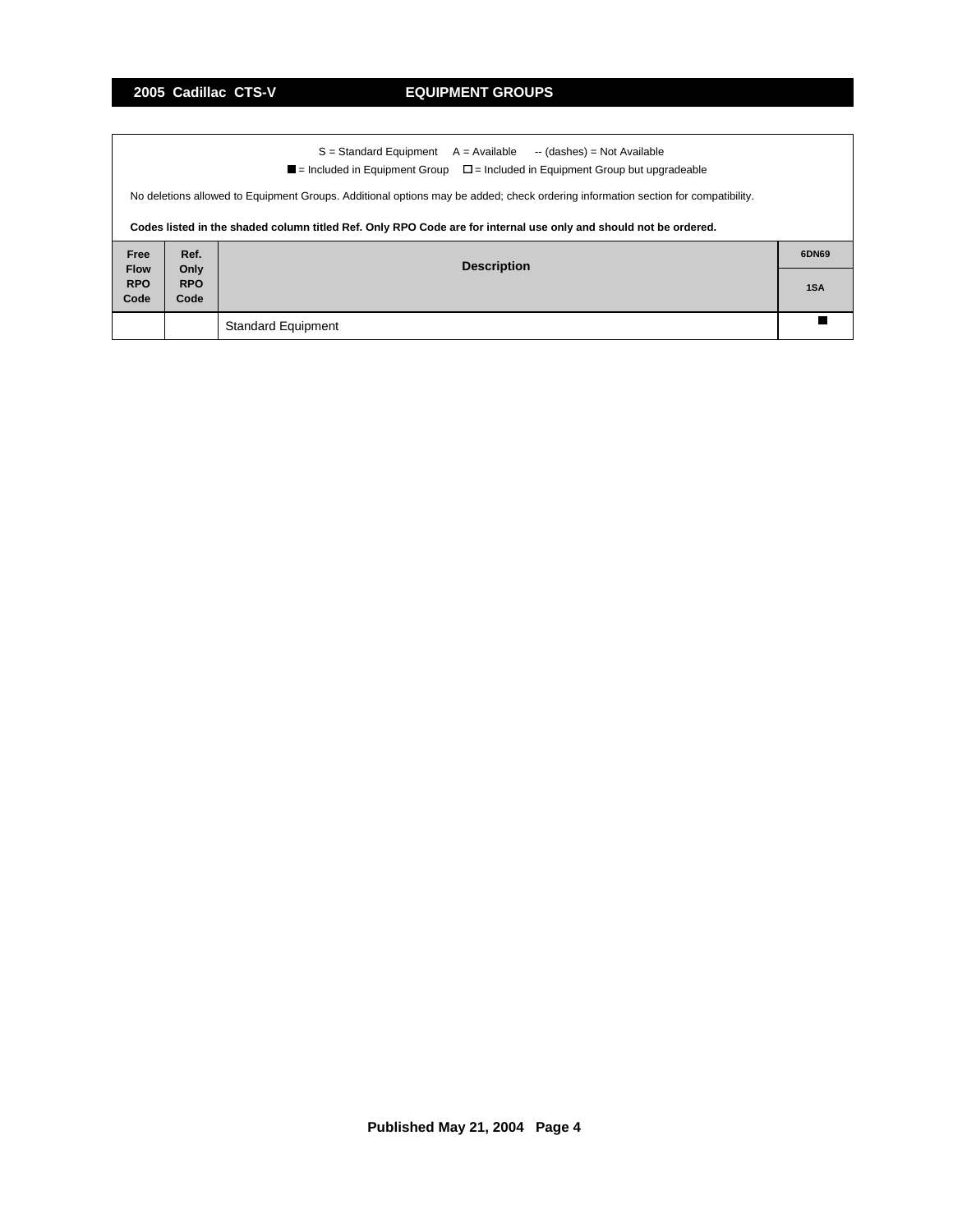- I

٦

|                           |                    | $S =$ Standard Equipment $A =$ Available<br>-- (dashes) = Not Available<br>$\blacksquare$ = Included in Equipment Group<br>$\Box$ = Included in Equipment Group but upgradeable |       |  |
|---------------------------|--------------------|---------------------------------------------------------------------------------------------------------------------------------------------------------------------------------|-------|--|
|                           |                    |                                                                                                                                                                                 |       |  |
|                           |                    | No deletions allowed to Equipment Groups. Additional options may be added; check ordering information section for compatibility.                                                |       |  |
|                           |                    | Codes listed in the shaded column titled Ref. Only RPO Code are for internal use only and should not be ordered.                                                                |       |  |
| Free                      | Ref.               | <b>Description</b>                                                                                                                                                              | 6DN69 |  |
| <b>Flow</b><br><b>RPO</b> | Only<br><b>RPO</b> |                                                                                                                                                                                 | 1SA   |  |
| Code                      | Code               |                                                                                                                                                                                 |       |  |
|                           |                    | <b>Standard Equipment</b>                                                                                                                                                       | П     |  |
|                           |                    |                                                                                                                                                                                 |       |  |
|                           |                    | <b>ADDITIONAL OPTIONS</b>                                                                                                                                                       |       |  |
| Free                      | Ref.               | <b>Description</b>                                                                                                                                                              | 6DN69 |  |
| <b>Flow</b><br><b>RPO</b> | Only<br><b>RPO</b> |                                                                                                                                                                                 |       |  |
| Code                      | Code               |                                                                                                                                                                                 | 1SA   |  |
| CF <sub>5</sub>           |                    | Sunroof, power, tilt-sliding, electric with express-open, includes sunshade                                                                                                     | A     |  |
| FE9                       |                    | Emissions, Federal requirements                                                                                                                                                 | Α     |  |
| NC7                       |                    | Emissions override, Federal (for vehicles ordered by dealers in Federal emission states with                                                                                    | $A^1$ |  |
|                           |                    | California, New York, Vermont, Massachusetts or Maine emissions; may also be used by dealers in                                                                                 |       |  |
|                           |                    | states of California, New York, Vermont, Massachusetts or Maine to order different state-specific<br>emissions)                                                                 |       |  |
|                           |                    | 1 - Requires (YF5) Emissions, California state requirements or (NE1) Emissions, New York, Vermont,<br>Massachusetts or Maine state requirements.                                |       |  |
| NB <sub>8</sub>           |                    | Emissions override, California, Massachusetts or New York (for vehicles ordered by dealers in                                                                                   | $A^1$ |  |
|                           |                    | states of California, Massachusetts or New York with Federal emissions)                                                                                                         |       |  |
|                           |                    | 1 - Requires (FE9) Emissions, Federal requirements.                                                                                                                             |       |  |
| NE <sub>1</sub>           |                    | Emissions, Maine, Massachusetts, New York or Vermont state requirements                                                                                                         | A     |  |
| YF <sub>5</sub>           |                    | <b>Emissions, California state requirements</b>                                                                                                                                 | A     |  |
| K05                       |                    | <b>Engine block heater</b>                                                                                                                                                      | A     |  |
| FG <sub>2</sub>           |                    | Regular Production Accessory, Performance Shock Absorber Package (SPO-supplied,<br>dealer-installed)                                                                            | A     |  |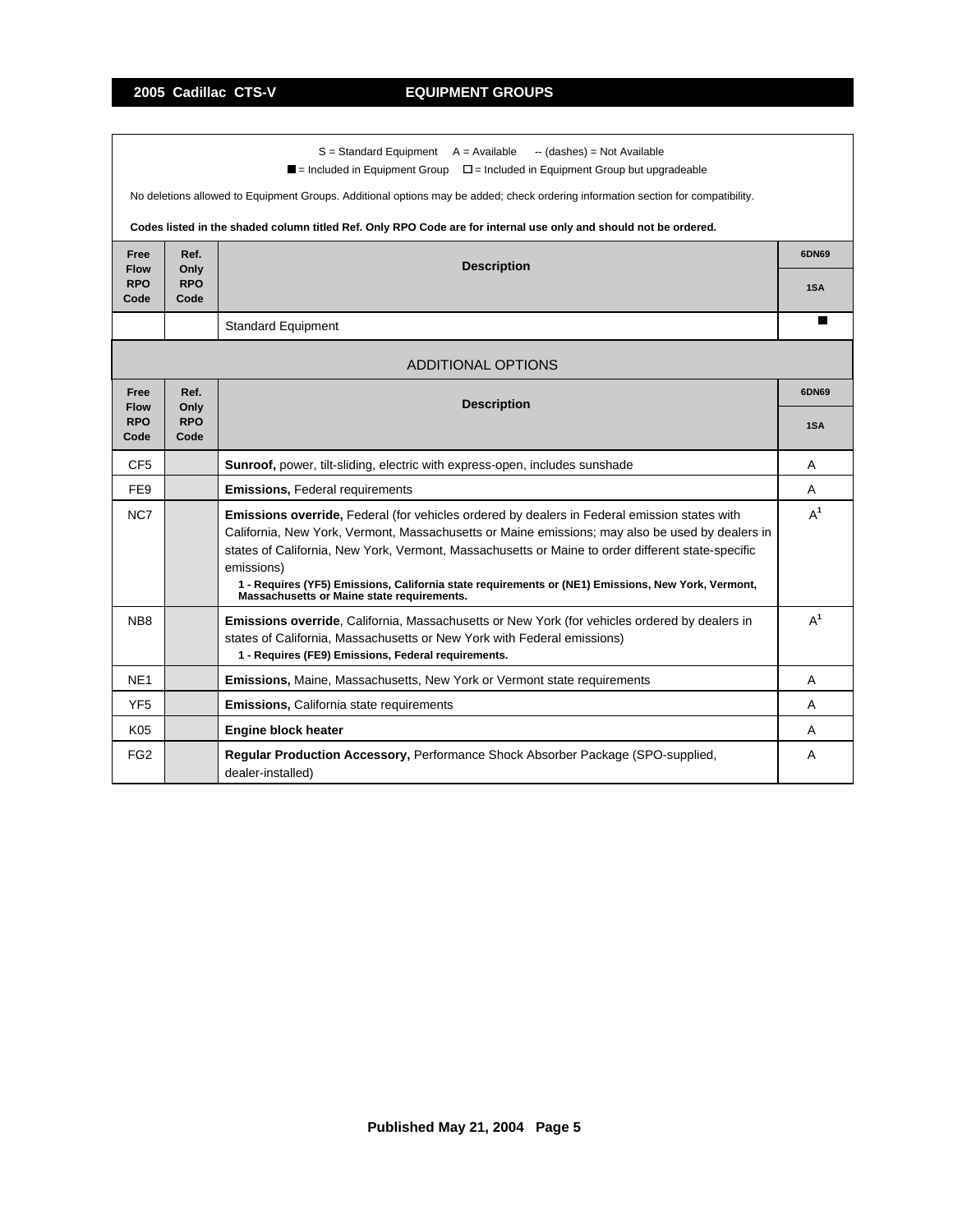ा

| $S =$ Standard Equipment $A =$ Available<br>-- (dashes) = Not Available |                                                                                                                                                                                                                                                      |                           |     |  |  |  |  |  |  |  |
|-------------------------------------------------------------------------|------------------------------------------------------------------------------------------------------------------------------------------------------------------------------------------------------------------------------------------------------|---------------------------|-----|--|--|--|--|--|--|--|
|                                                                         | $\blacksquare$ = Included in Equipment Group $\square$ = Included in Equipment Group but upgradeable                                                                                                                                                 |                           |     |  |  |  |  |  |  |  |
|                                                                         | No deletions allowed to Equipment Groups. Additional options may be added; check ordering information section for compatibility.<br>Codes listed in the shaded column titled Ref. Only RPO Code are for internal use only and should not be ordered. |                           |     |  |  |  |  |  |  |  |
| Free                                                                    | Ref.<br>6DN69                                                                                                                                                                                                                                        |                           |     |  |  |  |  |  |  |  |
| <b>Flow</b><br><b>RPO</b><br>Code                                       | Only<br><b>RPO</b><br>Code                                                                                                                                                                                                                           | <b>Description</b>        | 1SA |  |  |  |  |  |  |  |
|                                                                         |                                                                                                                                                                                                                                                      | <b>Standard Equipment</b> |     |  |  |  |  |  |  |  |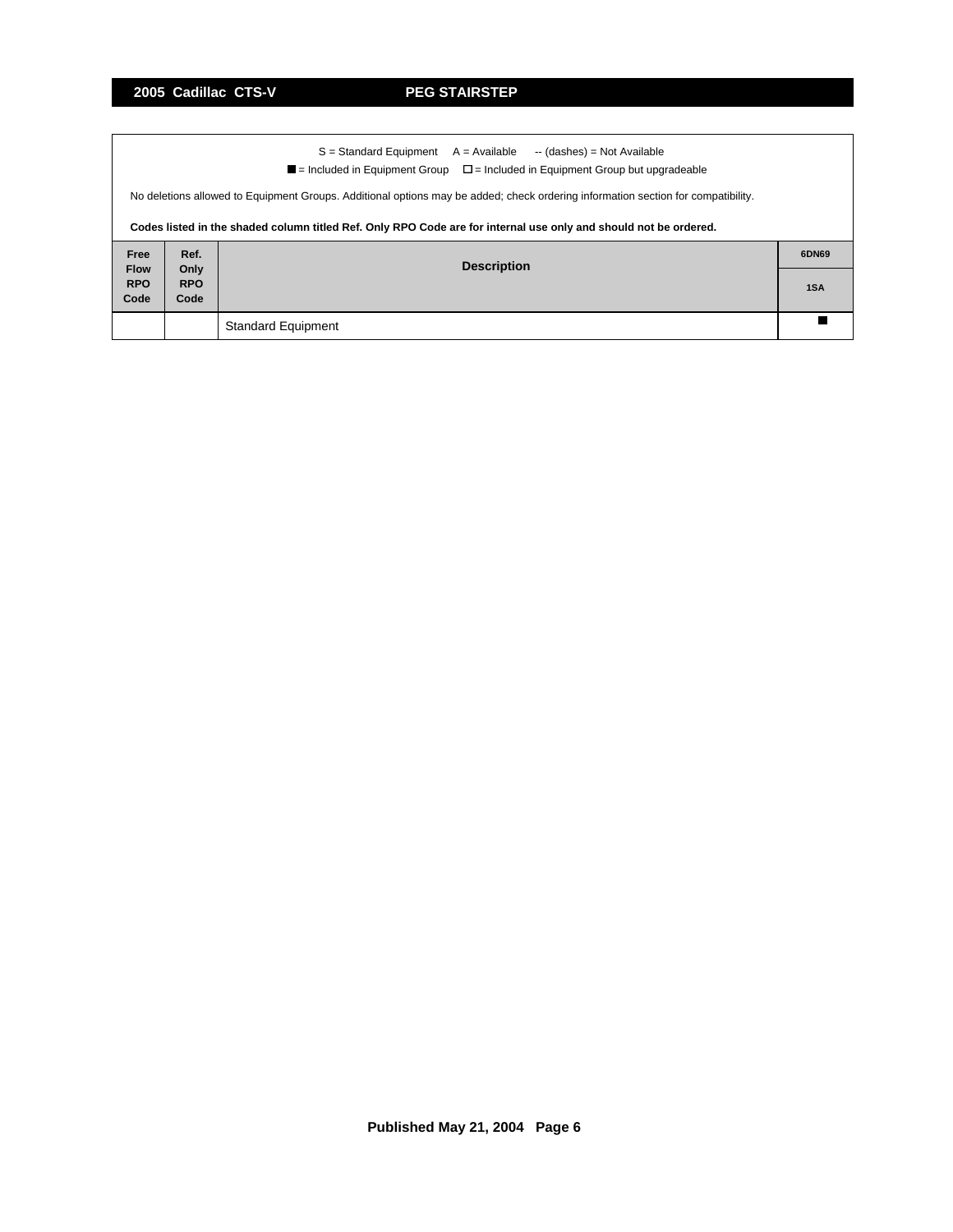|                                   |                            | $S =$ Standard Equipment $A =$ Available<br>-- (dashes) = Not Available<br>$\blacksquare$ = Included in Equipment Group<br>$\square$ = Included in Equipment Group but upgradeable<br>Codes listed in the shaded column titled Ref. Only RPO Code are for internal use only and should not be ordered.                                                                                                                                                                                                                                                                                         |                |
|-----------------------------------|----------------------------|------------------------------------------------------------------------------------------------------------------------------------------------------------------------------------------------------------------------------------------------------------------------------------------------------------------------------------------------------------------------------------------------------------------------------------------------------------------------------------------------------------------------------------------------------------------------------------------------|----------------|
| Free                              | Ref.                       |                                                                                                                                                                                                                                                                                                                                                                                                                                                                                                                                                                                                | 6DN69          |
| <b>Flow</b><br><b>RPO</b><br>Code | Only<br><b>RPO</b><br>Code | <b>Description</b>                                                                                                                                                                                                                                                                                                                                                                                                                                                                                                                                                                             | 1SA            |
|                                   | AY <sub>0</sub>            | Air bags, frontal and side-impact with head curtain, driver and right front passenger<br>1 - Head-curtain side air bags are designed to help reduce the risk of head and neck injuries to front<br>and outboard rear seat occupants on the near-side of certain side-impact collisions. Always use safety<br>belts and proper child restraints, even in vehicles equipped with air bags. Children are safer when<br>properly secured in a rear seat. See the Owner's Manual for more safety information.                                                                                       | $S^1$          |
|                                   |                            | <b>Armrest, center, front</b>                                                                                                                                                                                                                                                                                                                                                                                                                                                                                                                                                                  | S              |
|                                   |                            | <b>Armrest,</b> center, rear, includes dual cupholders and storage                                                                                                                                                                                                                                                                                                                                                                                                                                                                                                                             | S              |
|                                   | CJ <sub>2</sub>            | Climate control, dual-zone, includes individual climate settings for driver and right front passenger,<br>automatic                                                                                                                                                                                                                                                                                                                                                                                                                                                                            | S              |
|                                   |                            | <b>Console, floor, includes floor shifter, integral armrest, storage compartment and cupholders</b>                                                                                                                                                                                                                                                                                                                                                                                                                                                                                            | S              |
|                                   |                            | Cruise control, electronic with set and resume speed, includes telltale in instrument panel cluster                                                                                                                                                                                                                                                                                                                                                                                                                                                                                            | S              |
|                                   |                            | Defogger, rear-window, electric, includes front and side window outlets, driver and front passenger                                                                                                                                                                                                                                                                                                                                                                                                                                                                                            | S              |
|                                   |                            | Door locks, power programmable                                                                                                                                                                                                                                                                                                                                                                                                                                                                                                                                                                 | S              |
|                                   |                            | Door locks, child security, rear                                                                                                                                                                                                                                                                                                                                                                                                                                                                                                                                                               | S              |
|                                   |                            | <b>Floormats, carpeted, front and rear</b>                                                                                                                                                                                                                                                                                                                                                                                                                                                                                                                                                     | S              |
|                                   |                            | Fuel gauge, analog                                                                                                                                                                                                                                                                                                                                                                                                                                                                                                                                                                             | S              |
|                                   | U30                        | <b>Instrumentation,</b> analog, includes speedometer, tachometer, fuel gauge and engine water<br>temperature gauge                                                                                                                                                                                                                                                                                                                                                                                                                                                                             | S              |
|                                   |                            | Keyless entry, remote                                                                                                                                                                                                                                                                                                                                                                                                                                                                                                                                                                          | S              |
|                                   | A45                        | Memory Package, memory "presets" for 2 drivers, includes 8-way power driver seat, outside<br>mirrors and driver personalization                                                                                                                                                                                                                                                                                                                                                                                                                                                                | S              |
|                                   | D <sub>D</sub> 8           | Mirror, inside rearview, electrochromic (light-sensitive auto dimming), includes OnStar controls                                                                                                                                                                                                                                                                                                                                                                                                                                                                                               | S              |
|                                   | UE <sub>1</sub>            | <b>OnStar</b> , 1-year Safe and Sound Service, includes automatic notification of air bag deployment,<br>emergency services, roadside assistance, stolen vehicle tracking, AccidentAssist, remote door<br>unlock, remote diagnostics, online concierge and remote horn and lights. Drivers can also opt for<br>other available OnStar services, including making and receiving voice-activated, hands-free phone<br>calls with Personal Calling and getting location-based traffic and weather reports with Virtual<br>Advisor<br>1 - Visit www.onstar.com for system information and details. | S <sup>1</sup> |
|                                   |                            | <b>Safety belts,</b> 3-point, driver and front passenger, belt-to-seat mounting                                                                                                                                                                                                                                                                                                                                                                                                                                                                                                                | S              |
|                                   | AH8                        | <b>Seat adjuster,</b> power, driver, front passenger, 8-way, includes power recliner and 2-way power<br>lumbar                                                                                                                                                                                                                                                                                                                                                                                                                                                                                 | S              |
|                                   | AM9                        | Seat, rear split-folding                                                                                                                                                                                                                                                                                                                                                                                                                                                                                                                                                                       | S              |
|                                   | AQ9                        | Seats, front bucket, leather seating surfaces, includes driver 8-position power adjuster and<br>articulating head restraints                                                                                                                                                                                                                                                                                                                                                                                                                                                                   | S              |
|                                   | KA1                        | Seats, heated, driver and front passenger                                                                                                                                                                                                                                                                                                                                                                                                                                                                                                                                                      | $\mathbb S$    |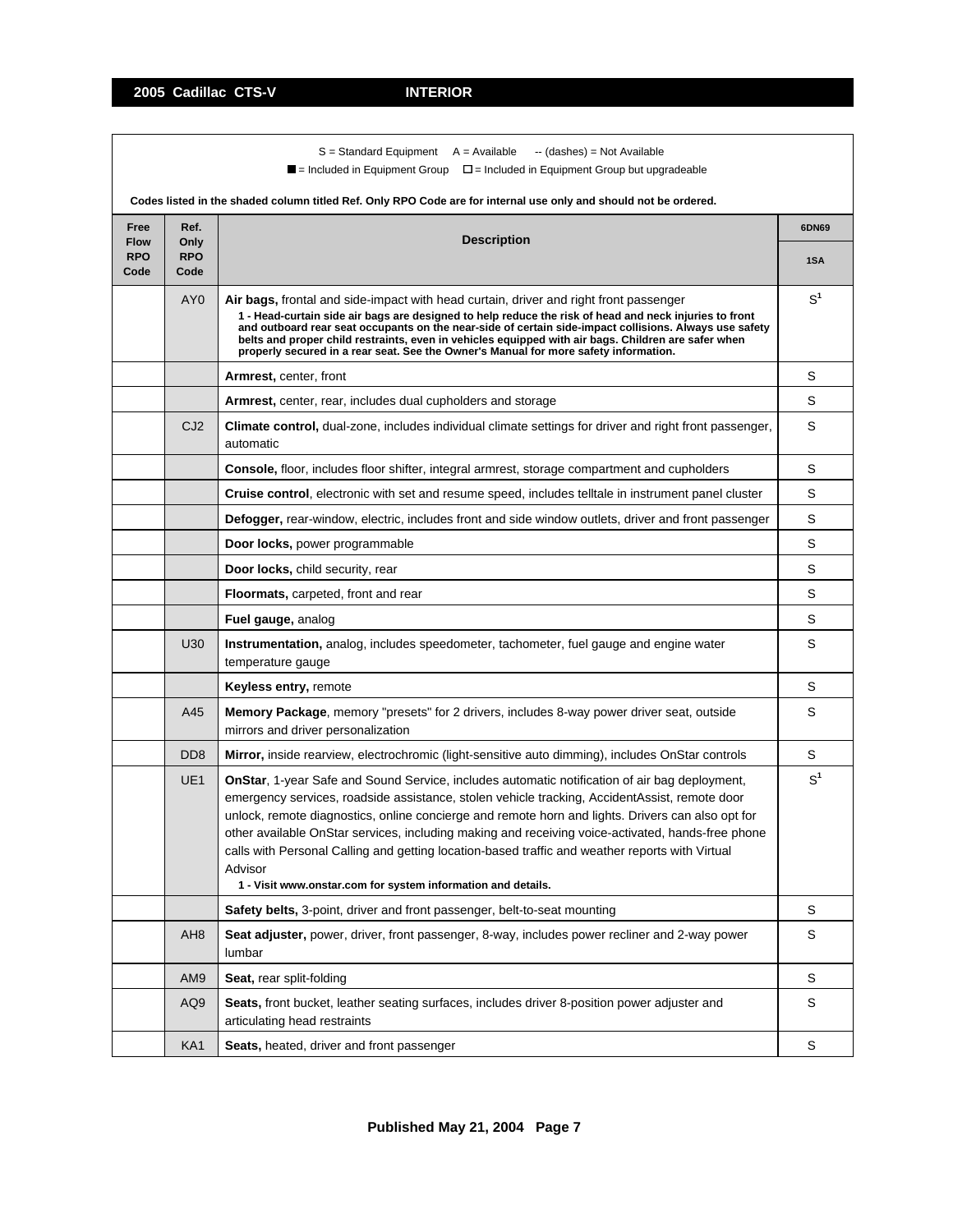**2005 Cadillac CTS-V INTERIOR**

| Free<br><b>Flow</b> | Ref.<br>Only       | <b>Description</b>                                                                                                                                                                                                                                                                                                                         | 6DN69          |
|---------------------|--------------------|--------------------------------------------------------------------------------------------------------------------------------------------------------------------------------------------------------------------------------------------------------------------------------------------------------------------------------------------|----------------|
| <b>RPO</b><br>Code  | <b>RPO</b><br>Code |                                                                                                                                                                                                                                                                                                                                            | 1SA            |
|                     | <b>UAV</b>         | <b>Sound system, ETR AM/FM stereo with in-dash 6-disc CD changer, DVD-based navigation</b><br>includes Bose 8-speaker system, Radio Data System, digital signal processing and XM Satellite<br>Radio                                                                                                                                       | S              |
|                     | U2K                | Sound system feature, XM Satellite Radio. 100% commercial-free music. Over 120 channels.<br>In-depth local traffic and weather in major metro markets. Digital quality sound with coast to coast<br>signal coverage. 3-month trial - no charge and no obligation.<br>1 - Subscription fees apply. Available only in the 48 contiguous U.S. | S <sup>1</sup> |
|                     |                    | Steering column, Tilt-Wheel, adjustable                                                                                                                                                                                                                                                                                                    | S              |
|                     |                    | Steering wheel, mounted controls, includes Driver Information Center toggle switches and an<br>interface for cruise control.                                                                                                                                                                                                               | S              |
|                     | N34                | Steering wheel and shift knob, leather-wrapped                                                                                                                                                                                                                                                                                             | S              |
| CF <sub>5</sub>     |                    | Sunroof, power, tilt-sliding, electric with express-open, includes sunshade                                                                                                                                                                                                                                                                | A              |
|                     | UA <sub>6</sub>    | Theft-deterrent alarm system                                                                                                                                                                                                                                                                                                               | S              |
|                     |                    | Theft-deterrent system, PASS-Key III                                                                                                                                                                                                                                                                                                       | S              |
|                     | UJ <sub>6</sub>    | <b>Tire inflation monitor</b>                                                                                                                                                                                                                                                                                                              | S              |
|                     |                    | Trunk release, power                                                                                                                                                                                                                                                                                                                       | S              |
|                     | UG <sub>1</sub>    | Universal Transmitter, Homelink, includes garage door opener, 3-channel programmable                                                                                                                                                                                                                                                       | S              |
|                     |                    | Visors, illuminated vanity mirrors, driver and front passenger                                                                                                                                                                                                                                                                             | S              |
|                     |                    | Windows, power, includes express-down, all and express-up, front and rear passenger lockout                                                                                                                                                                                                                                                | S              |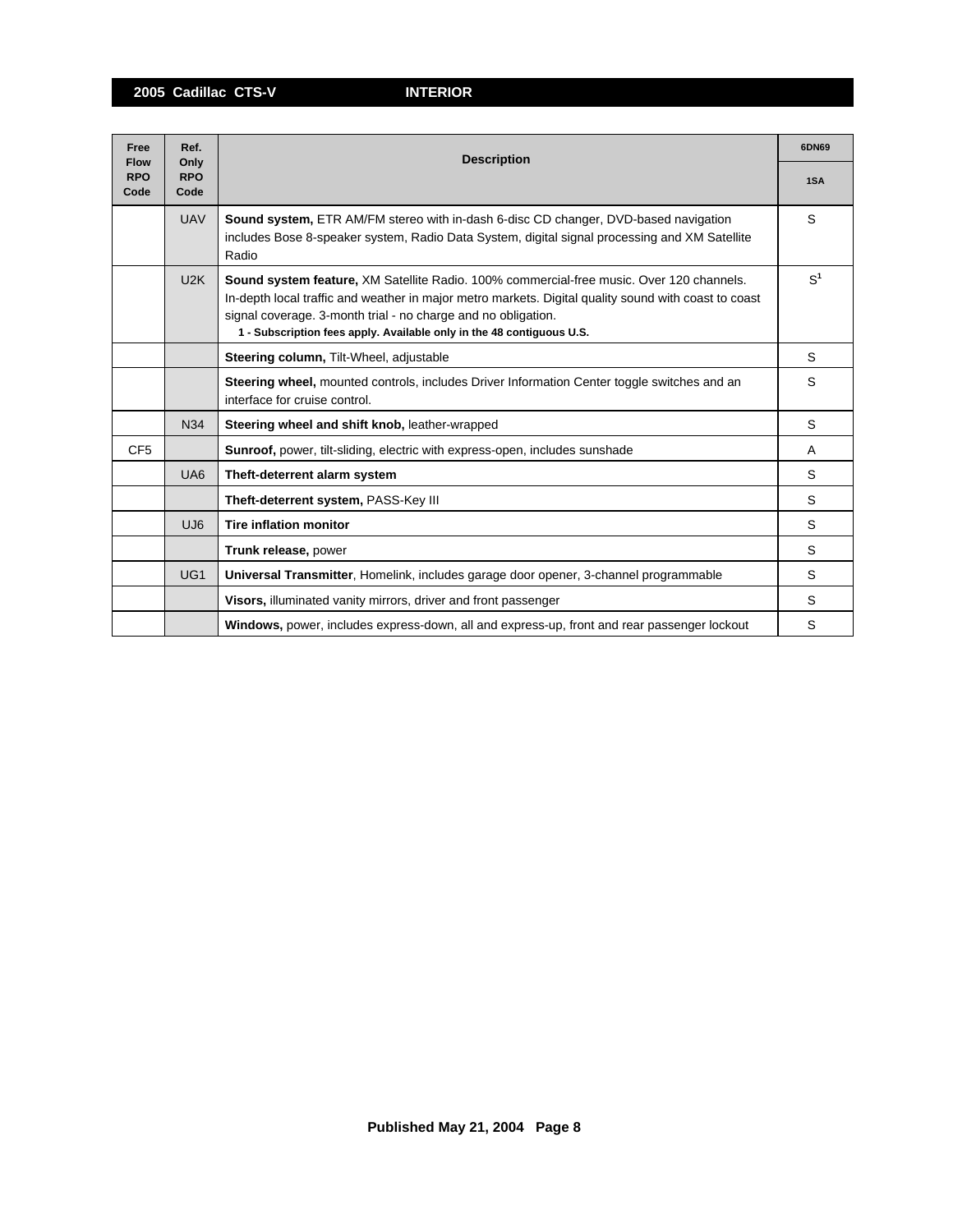|                     | $S =$ Standard Equipment $A =$ Available $\rightarrow$ (dashes) = Not Available<br>$\blacksquare$ = Included in Equipment Group $\square$ = Included in Equipment Group but upgradeable |                                                                                                                        |     |  |  |  |  |  |
|---------------------|-----------------------------------------------------------------------------------------------------------------------------------------------------------------------------------------|------------------------------------------------------------------------------------------------------------------------|-----|--|--|--|--|--|
|                     |                                                                                                                                                                                         | Codes listed in the shaded column titled Ref. Only RPO Code are for internal use only and should not be ordered.       |     |  |  |  |  |  |
| Free<br><b>Flow</b> | Ref.<br><b>Description</b><br>Only                                                                                                                                                      |                                                                                                                        |     |  |  |  |  |  |
| <b>RPO</b><br>Code  | <b>RPO</b><br>Code                                                                                                                                                                      |                                                                                                                        | 1SA |  |  |  |  |  |
|                     |                                                                                                                                                                                         | Antenna, integral, front and rear                                                                                      | S   |  |  |  |  |  |
|                     |                                                                                                                                                                                         | Daytime running lamps                                                                                                  | S   |  |  |  |  |  |
|                     |                                                                                                                                                                                         | Fog lamps, front, integral in front fascia                                                                             | S   |  |  |  |  |  |
|                     |                                                                                                                                                                                         | Glass, Solar-Ray light tinted                                                                                          | S   |  |  |  |  |  |
|                     | TT <sub>6</sub>                                                                                                                                                                         | Headlamps, Xenon, high-intensity discharge, windshield wiper activated, includes flash-to-pass and<br>headlamp washers | S   |  |  |  |  |  |
|                     | IL3                                                                                                                                                                                     | Badging, V-series                                                                                                      | S   |  |  |  |  |  |
|                     | <b>QKR</b>                                                                                                                                                                              | <b>Tires, P245/45 R18 W-rated</b>                                                                                      | S   |  |  |  |  |  |
|                     | P32                                                                                                                                                                                     | Wheels, 18" x 8.5" (45.7 cm x 21.6 cm) aluminum, painted, 7-spoke, 6-lug                                               | S   |  |  |  |  |  |
|                     |                                                                                                                                                                                         | <b>Wipers, intermittent, front</b>                                                                                     | S   |  |  |  |  |  |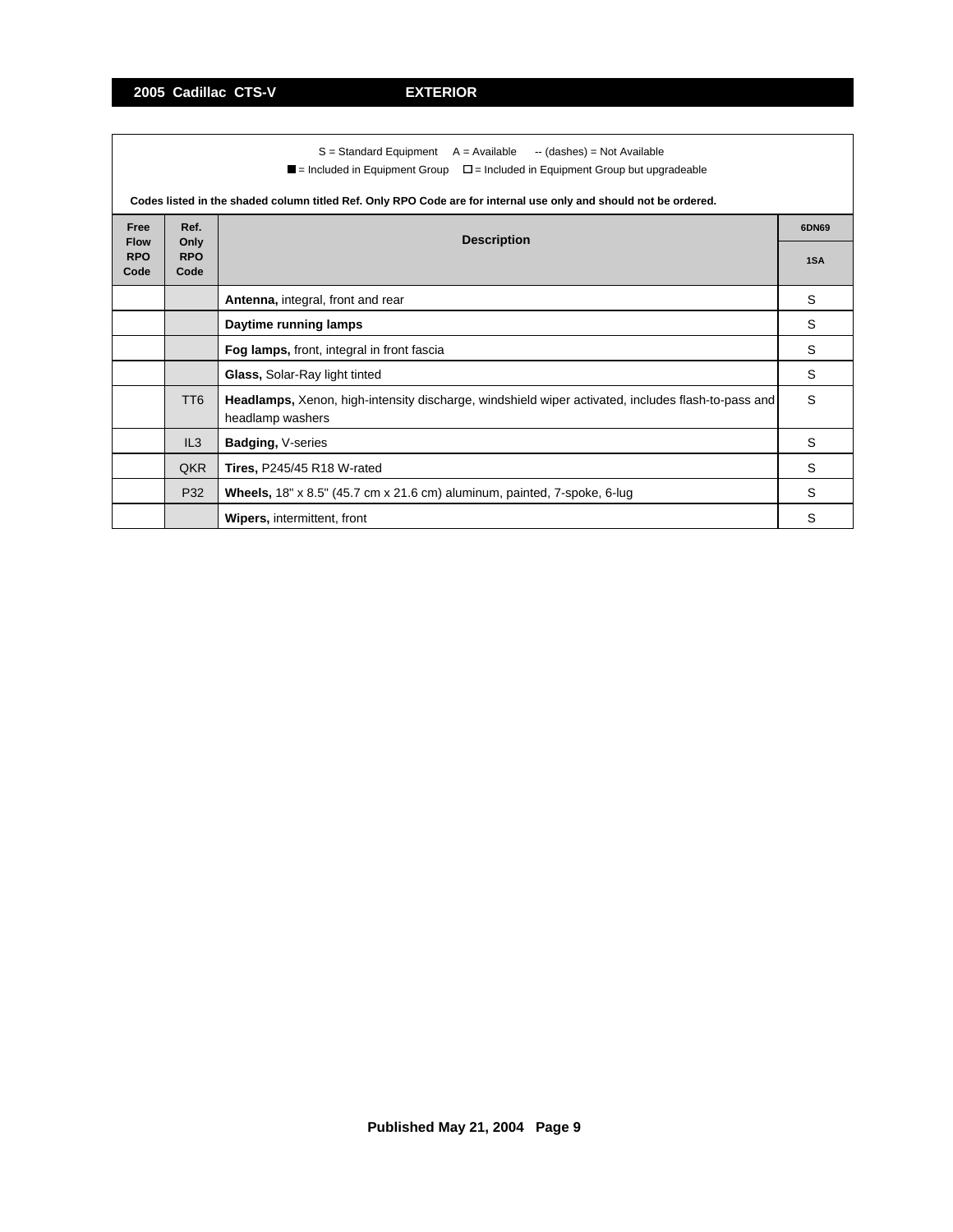**2005 Cadillac CTS-V MECHANICAL**

|                                   |                            | $S =$ Standard Equipment $A =$ Available<br>-- (dashes) = Not Available<br>$\blacksquare$ = Included in Equipment Group<br>$\Box$ = Included in Equipment Group but upgradeable<br>Codes listed in the shaded column titled Ref. Only RPO Code are for internal use only and should not be ordered.                                                                                                                                                                           |              |  |  |  |  |  |
|-----------------------------------|----------------------------|-------------------------------------------------------------------------------------------------------------------------------------------------------------------------------------------------------------------------------------------------------------------------------------------------------------------------------------------------------------------------------------------------------------------------------------------------------------------------------|--------------|--|--|--|--|--|
| Free<br><b>Flow</b><br><b>RPO</b> | Ref.<br>Only<br><b>RPO</b> | <b>Description</b>                                                                                                                                                                                                                                                                                                                                                                                                                                                            | 6DN69<br>1SA |  |  |  |  |  |
| Code                              | Code                       |                                                                                                                                                                                                                                                                                                                                                                                                                                                                               |              |  |  |  |  |  |
|                                   |                            | <b>Battery, maintenance free, includes rundown protection</b>                                                                                                                                                                                                                                                                                                                                                                                                                 | S            |  |  |  |  |  |
|                                   | <b>J56</b>                 | Brakes, 4-wheel disc, 14" (35.6 cm) Brembo, 4-piston calipers                                                                                                                                                                                                                                                                                                                                                                                                                 | S            |  |  |  |  |  |
|                                   |                            | Drivetrain, rear-wheel drive                                                                                                                                                                                                                                                                                                                                                                                                                                                  | S            |  |  |  |  |  |
| FE <sub>9</sub>                   |                            | <b>Emissions, Federal requirements</b>                                                                                                                                                                                                                                                                                                                                                                                                                                        | A            |  |  |  |  |  |
| NC7                               |                            | <b>Emissions override, Federal (for vehicles ordered by dealers in Federal emission states with</b><br>California, New York, Vermont, Massachusetts or Maine emissions; may also be used by dealers in<br>states of California, New York, Vermont, Massachusetts or Maine to order different state-specific<br>emissions)<br>1 - Requires (YF5) Emissions, California state requirements or (NE1) Emissions, New York, Vermont,<br>Massachusetts or Maine state requirements. | $A^1$        |  |  |  |  |  |
| NB <sub>8</sub>                   |                            | Emissions override, California, Massachusetts or New York (for vehicles ordered by dealers in<br>states of California, Massachusetts or New York with Federal emissions)<br>1 - Requires (FE9) Emissions, Federal requirements.                                                                                                                                                                                                                                               | $A^1$        |  |  |  |  |  |
| NE <sub>1</sub>                   |                            | <b>Emissions, Maine, Massachusetts, New York or Vermont state requirements</b>                                                                                                                                                                                                                                                                                                                                                                                                | Α            |  |  |  |  |  |
| YF <sub>5</sub>                   |                            | <b>Emissions, California state requirements</b>                                                                                                                                                                                                                                                                                                                                                                                                                               | Α            |  |  |  |  |  |
|                                   | LS <sub>6</sub>            | Engine, 5.7L V8 OHV high-performance (400 HP [298.3 kW] @ 6000 rpm, 295 lb.-ft. [533.3 N-m)<br>@ 4800 rpm                                                                                                                                                                                                                                                                                                                                                                     | S            |  |  |  |  |  |
| K05                               |                            | <b>Engine block heater</b>                                                                                                                                                                                                                                                                                                                                                                                                                                                    | A            |  |  |  |  |  |
|                                   |                            | <b>Exhaust, dual stainless-steel</b>                                                                                                                                                                                                                                                                                                                                                                                                                                          | S            |  |  |  |  |  |
|                                   | R <sub>8</sub> E           | Gas guzzler tax<br>1 - (R8E) is not orderable but will be automatically added to each order.                                                                                                                                                                                                                                                                                                                                                                                  | $A^1$        |  |  |  |  |  |
|                                   | GT4                        | Rear axle, 3.73 ratio                                                                                                                                                                                                                                                                                                                                                                                                                                                         | S            |  |  |  |  |  |
| FG <sub>2</sub>                   |                            | Regular Production Accessory, Performance Shock Absorber Package (SPO-supplied,<br>dealer-installed)                                                                                                                                                                                                                                                                                                                                                                          | A            |  |  |  |  |  |
|                                   | JL <sub>4</sub>            | <b>StabiliTrak, with 4 driver-selectable operation modes</b>                                                                                                                                                                                                                                                                                                                                                                                                                  | S            |  |  |  |  |  |
|                                   |                            | Steering, power, rack-and-pinion                                                                                                                                                                                                                                                                                                                                                                                                                                              | S            |  |  |  |  |  |
|                                   | FE4                        | Suspension, performance tuned                                                                                                                                                                                                                                                                                                                                                                                                                                                 | S            |  |  |  |  |  |
|                                   |                            | <b>Traction control, all-speed, brake and engine controlled</b>                                                                                                                                                                                                                                                                                                                                                                                                               | S            |  |  |  |  |  |
|                                   | M <sub>12</sub>            | Transmission, 6-speed manual, Tremec                                                                                                                                                                                                                                                                                                                                                                                                                                          | S            |  |  |  |  |  |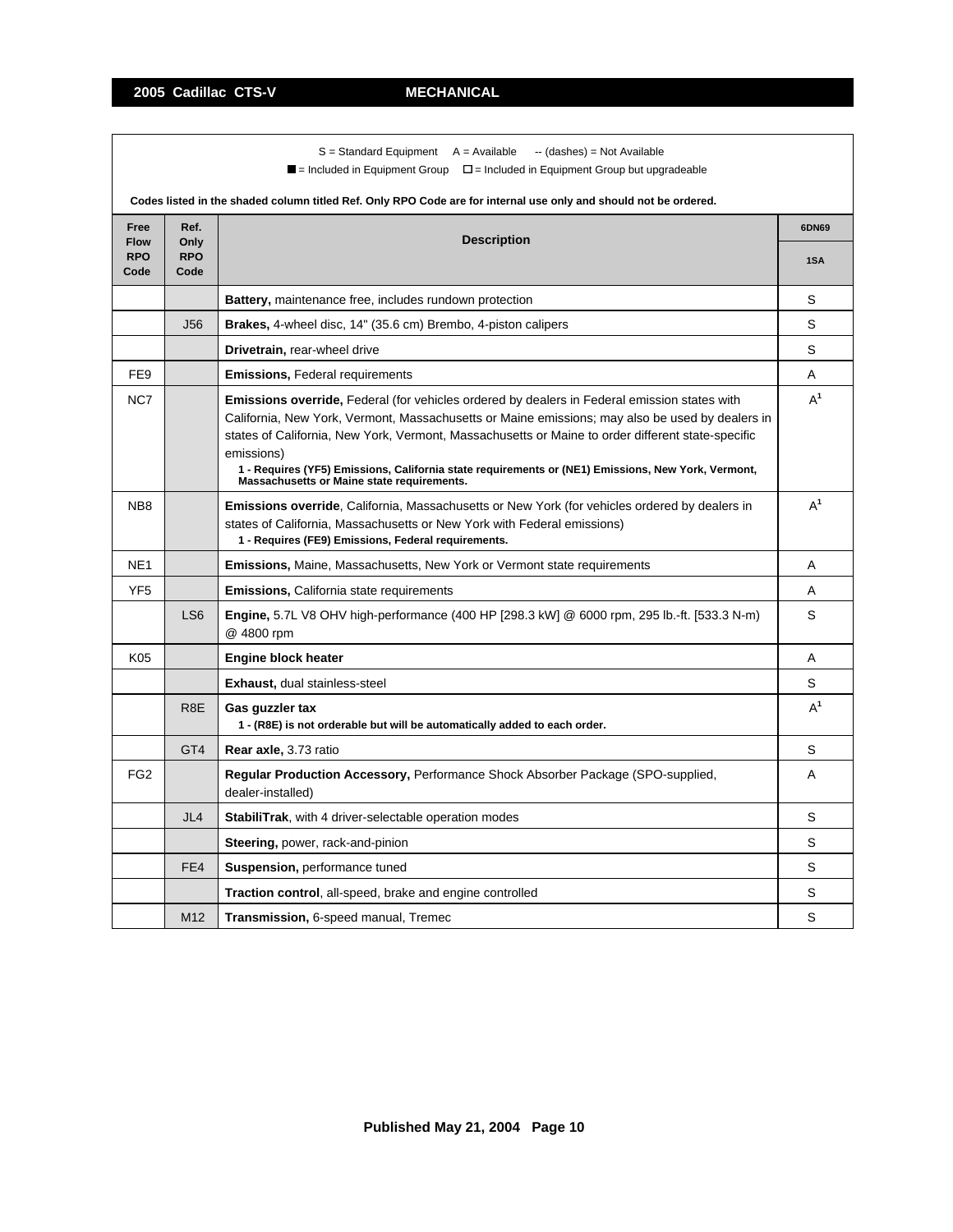# **2005 Cadillac CTS-V COLOR AND TRIM - SOLID PAINT**

| $S =$ Standard Equipment $A =$ Available<br>-- (dashes) = Not Available<br>$\blacksquare$ = Included in Equipment Group $\square$ = Included in Equipment Group but upgradeable |                  |              |                                 |                   |       |                      |  |  |
|---------------------------------------------------------------------------------------------------------------------------------------------------------------------------------|------------------|--------------|---------------------------------|-------------------|-------|----------------------|--|--|
|                                                                                                                                                                                 |                  |              |                                 | <b>Interior</b>   |       |                      |  |  |
| Decor Level                                                                                                                                                                     | <b>Seat Type</b> | Seat<br>Code | <b>Seat Trim</b>                | <b>Light Gray</b> | Ebony | <b>Light Neutral</b> |  |  |
| CTS V                                                                                                                                                                           | Front, bucket    | AQ9          | <b>Leather Seating Surfaces</b> | 133               | 193   | 703                  |  |  |

|                                       |               |                                    | <b>Interior</b>   |       |                      |
|---------------------------------------|---------------|------------------------------------|-------------------|-------|----------------------|
| <b>Exterior</b><br><b>Solid Paint</b> | Color<br>Code | Touch Up<br>Paint<br><b>Number</b> | <b>Light Gray</b> | Ebony | <b>Light Neutral</b> |
| NEW! Red Line <sup>1</sup>            | 29U           | <b>WA-964L</b>                     | A                 | A     | A                    |
| <b>Black Raven</b>                    | 41U           | WA-8555                            | Α                 | A     | A                    |
| NEW! Stealth Gray                     | 46U           | <b>WA-928L</b>                     | Α                 | Α     | A                    |
| Light Platinum                        | 67U           | <b>WA-994L</b>                     | Α                 | A     | A                    |
| 1 - Available at extra charge.        |               |                                    |                   |       |                      |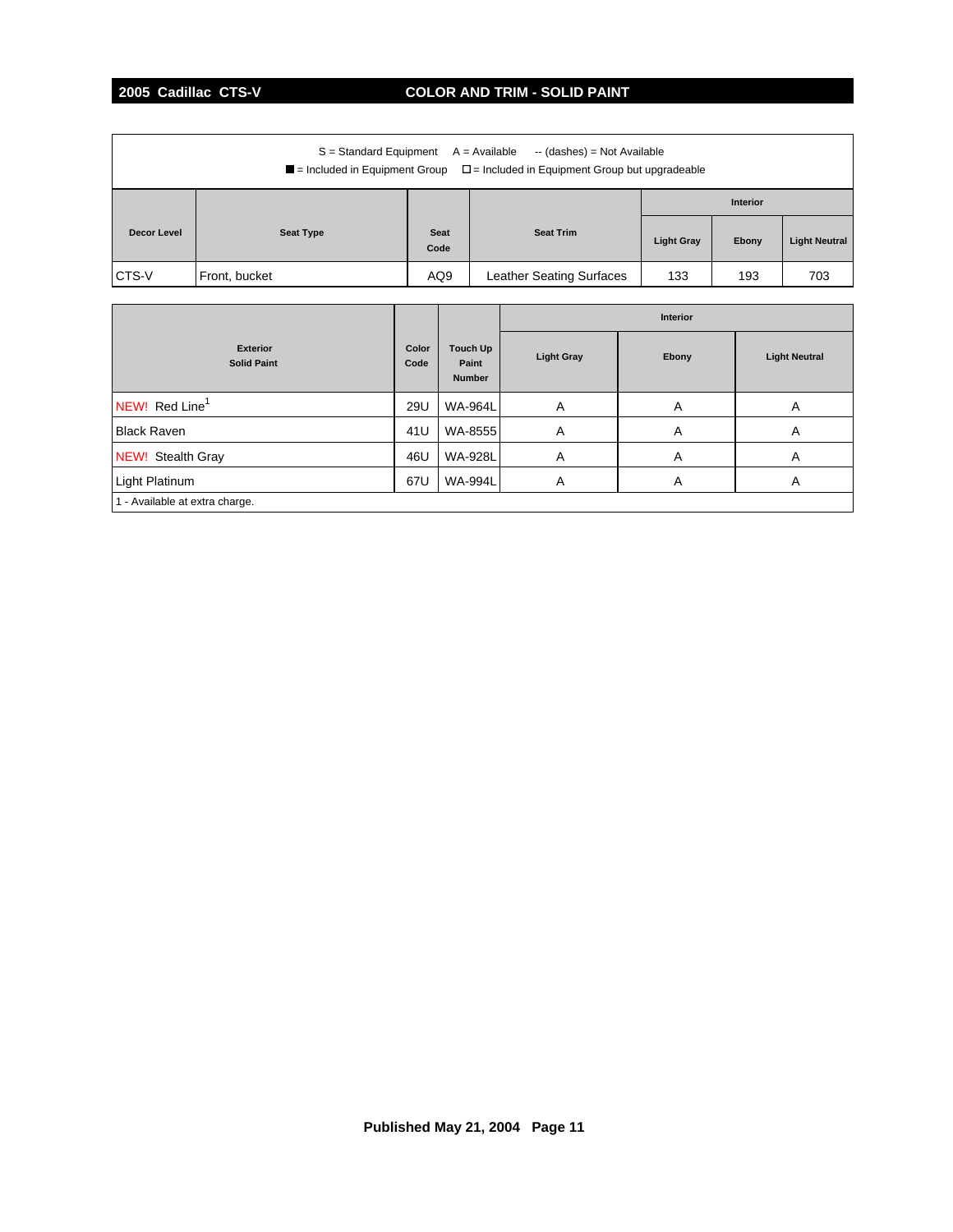| All dimensions in inches (mm) unless otherwise stated.                                                                           |   |                       |                  |  |
|----------------------------------------------------------------------------------------------------------------------------------|---|-----------------------|------------------|--|
|                                                                                                                                  |   | <b>Specifications</b> | CTS-V            |  |
|                                                                                                                                  | A | Wheelbase             | 113.40<br>(2880) |  |
|                                                                                                                                  | B | <b>Overall length</b> | 191.50<br>(4864) |  |
|                                                                                                                                  |   | <b>Body width</b>     | 70.60<br>(1793)  |  |
|                                                                                                                                  | D | <b>Overall height</b> | 57.30<br>(1455)  |  |
|                                                                                                                                  |   | Front track width     | 61.10<br>(1552)  |  |
|                                                                                                                                  |   | Rear track width      | 61.40<br>(1560)  |  |
|                                                                                                                                  |   | Head room, front      | 38.90<br>(988)   |  |
|                                                                                                                                  |   | Head room, rear       | 36.90<br>(937)   |  |
|                                                                                                                                  |   | Shoulder room, front  | 56.60<br>(1438)  |  |
|                                                                                                                                  |   | Shoulder room, rear   | 56.20<br>(1427)  |  |
|                                                                                                                                  |   | Hip room, front       | 53.40<br>(1356)  |  |
|                                                                                                                                  |   | Hip room, rear        | 53.80<br>(1367)  |  |
|                                                                                                                                  |   | Leg room, front       | 42.40<br>(1077)  |  |
|                                                                                                                                  |   | Leg room, rear        | 36.20<br>(919)   |  |
| Published dimensions indicated are without optional equipment or accessories. Additional accessories or equipment ordered at the |   |                       |                  |  |

customer's request can result in a minor change in these dimensions.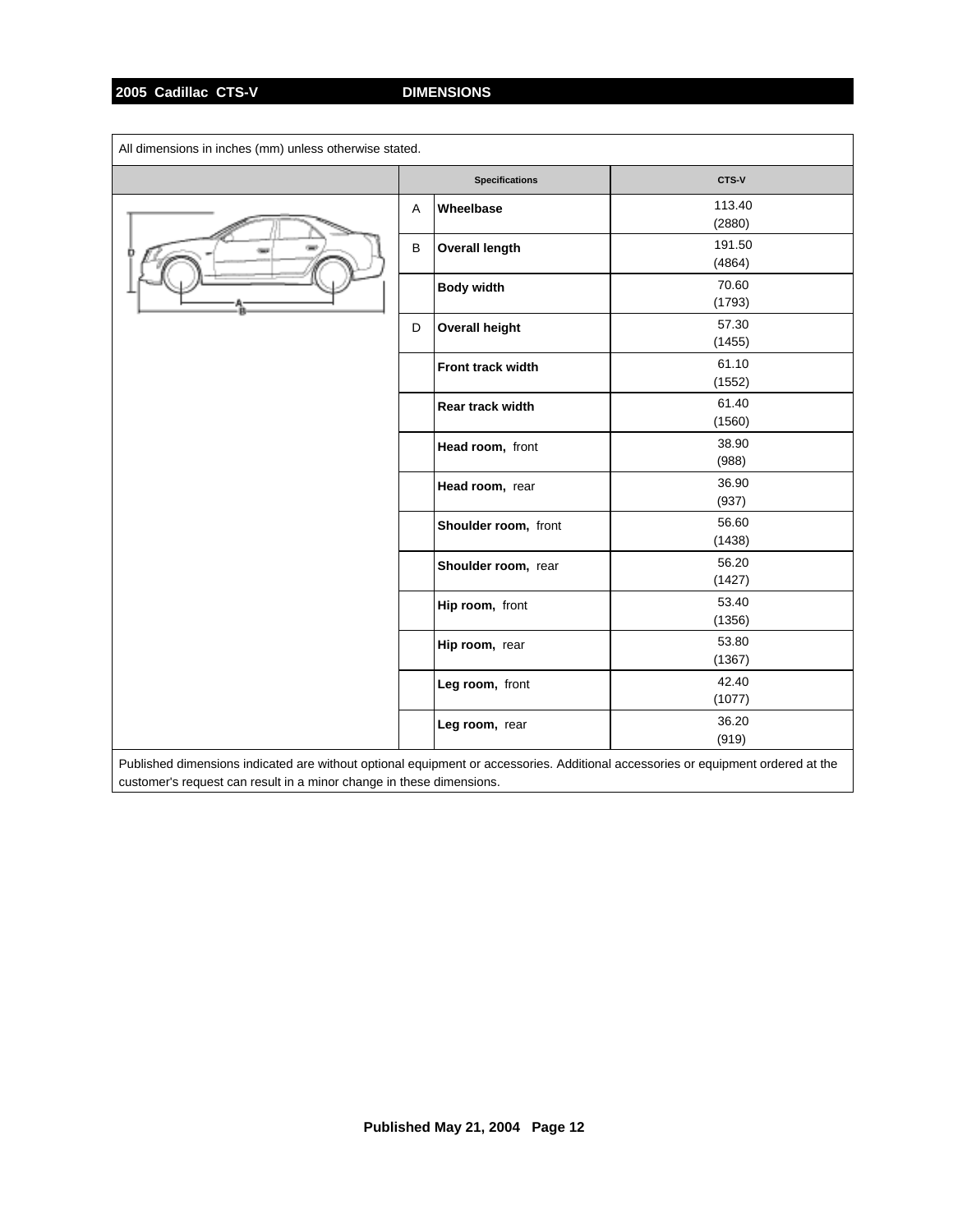**2005 Cadillac CTS-V SPECS**

|                                             | <b>CTS-V</b> |  |  |  |
|---------------------------------------------|--------------|--|--|--|
| <b>Capacities</b>                           |              |  |  |  |
| Curb weight, lbs. (kg)                      | 3850 (1746)  |  |  |  |
| Cargo volume, S.A.E, cu. ft. (liters)       | 12.5 (354.0) |  |  |  |
| Cargo volume, I.S.O, cu. ft. (liters)       | 14.8 (419.1) |  |  |  |
| Fuel capacity, approximate, gallon (liters) | 17 (64)      |  |  |  |
| Seating capacity                            | 5            |  |  |  |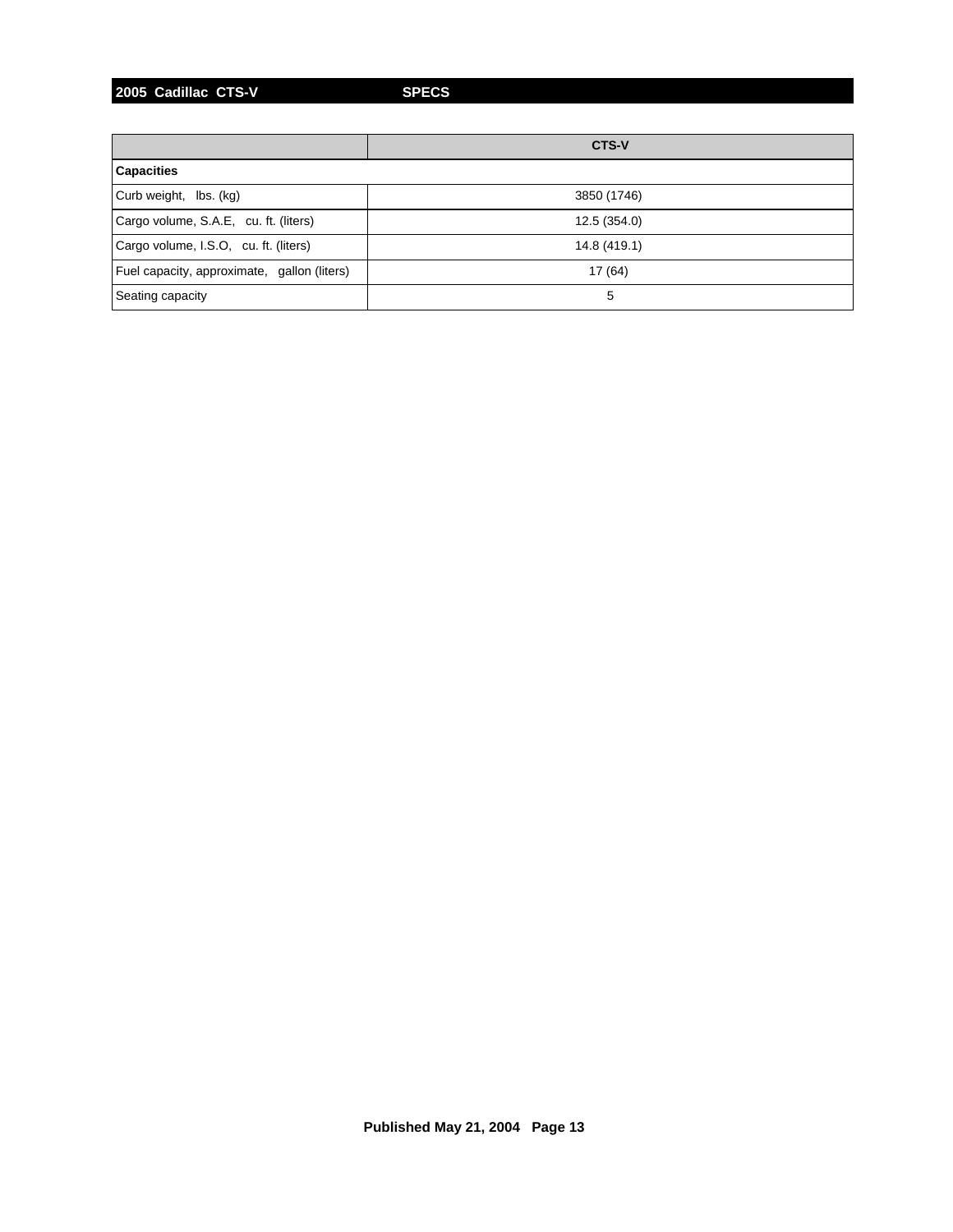# **2005 Cadillac CTS-V WHEELS**



P32 **Wheels,** 18" x 8.5" (45.7 cm x 21.6 cm) aluminum, painted, 7-spoke, 6-lug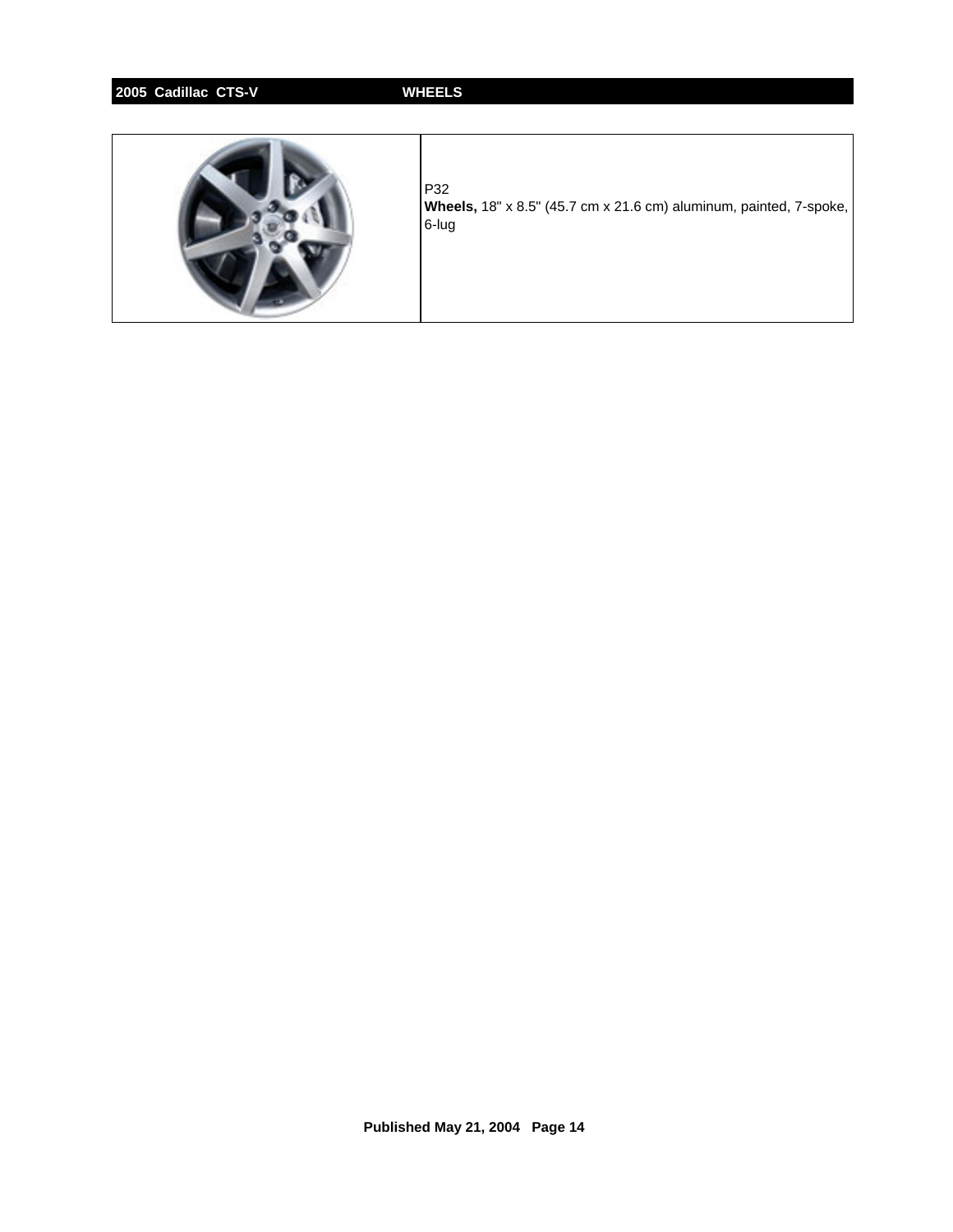# **2005 Cadillac CTS-V RADIOS**



### UAV

**Sound system,** ETR AM/FM stereo with in-dash 6-disc CD changer, DVD-based navigation includes Bose 8-speaker system, Radio Data System, digital signal processing and XM Satellite Radio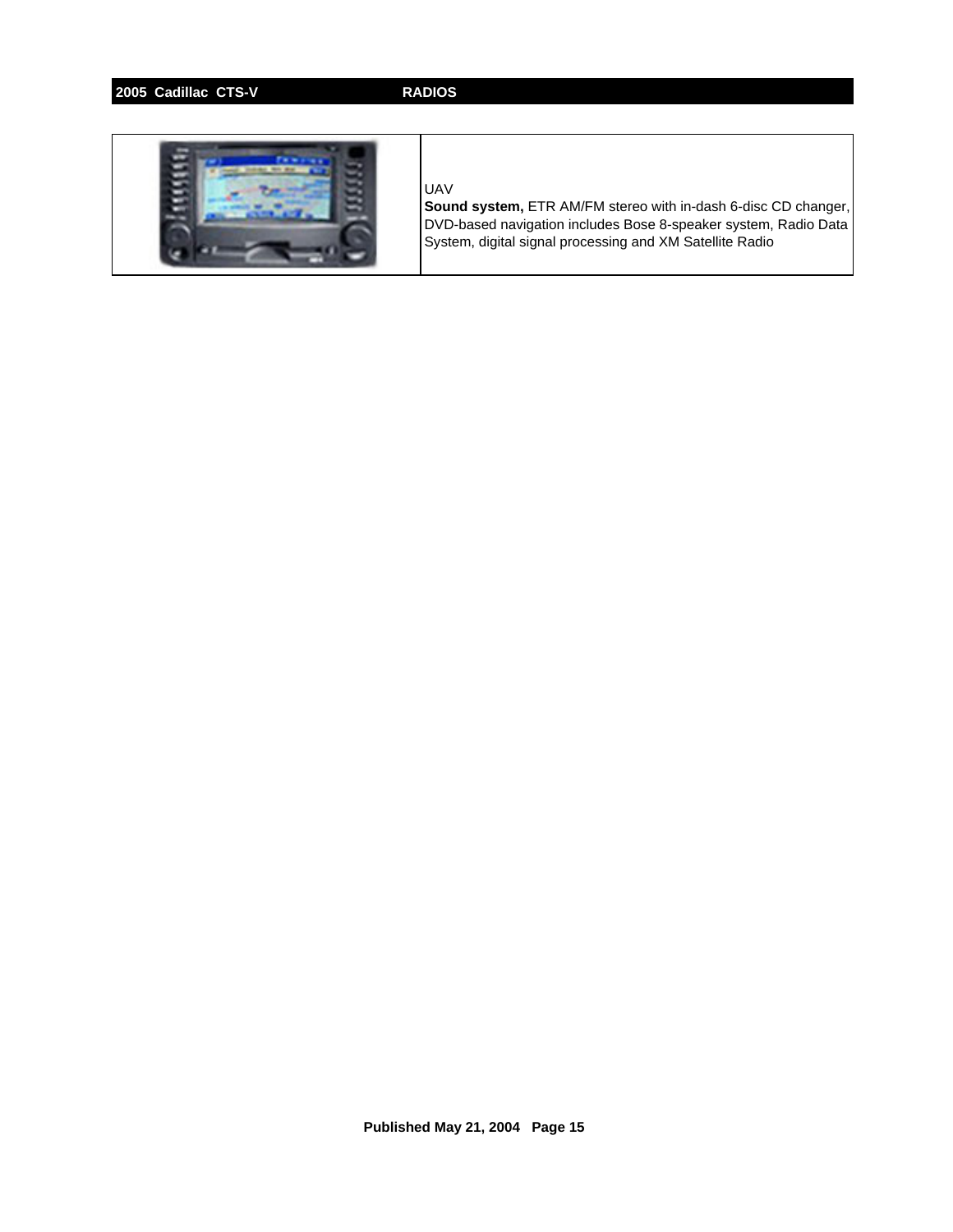| <b>Option Code</b> | <b>Description</b>                                                                     |
|--------------------|----------------------------------------------------------------------------------------|
| A45                | <b>Memory Package</b>                                                                  |
| AH <sub>8</sub>    | Seat adjuster, power, driver, front passenger                                          |
| AM9                | Seat, rear split-folding                                                               |
| AQ9                | Seats, front bucket                                                                    |
| AY <sub>0</sub>    | Air bags, frontal and side-impact with head curtain, driver and right front passenger  |
| CF5                | Sunroof, power                                                                         |
| CJ2                | Climate control, dual-zone                                                             |
| DD <sub>8</sub>    | Mirror, inside rearview, electrochromic                                                |
| FE4                | Suspension, performance tuned                                                          |
| FE9                | <b>Emissions, Federal requirements</b>                                                 |
| FG2                | Regular Production Accessory, Performance Shock Absorber Package (SPO-supplied,        |
|                    | dealer-installed)                                                                      |
| GT4                | Rear axle, 3.73 ratio                                                                  |
| IL3                | <b>Badging, V-series</b>                                                               |
| <b>J56</b>         | Brakes, 4-wheel disc, 14" (35.6 cm) Brembo, 4-piston calipers                          |
| JL4                | <b>StabiliTrak</b>                                                                     |
| <b>K05</b>         | <b>Engine block heater</b>                                                             |
| <b>KA1</b>         | Seats, heated, driver and front passenger                                              |
| LS6                | Engine, 5.7L V8 OHV high-performance (400 HP [298.3 kW] @ 6000 rpm, 295 lb.-ft. [533.3 |
|                    | N-m) @ 4800 rpm                                                                        |
| M <sub>12</sub>    | Transmission, 6-speed manual, Tremec                                                   |
| <b>N34</b>         | Steering wheel and shift knob, leather-wrapped                                         |
| N <sub>B8</sub>    | <b>Emissions override</b>                                                              |
| NC7                | <b>Emissions override, Federal</b>                                                     |
| NE <sub>1</sub>    | Emissions, Maine, Massachusetts, New York or Vermont state requirements                |
| P32                | Wheels, 18" x 8.5" (45.7 cm x 21.6 cm) aluminum, painted, 7-spoke, 6-lug               |
| QKR                | Tires, P245/45 R18 W-rated                                                             |
| R8E                | Gas guzzler tax                                                                        |
| TT <sub>6</sub>    | Headlamps, Xenon, high-intensity discharge                                             |
| U2K                | Sound system feature, XM Satellite Radio                                               |
| U30                | Instrumentation, analog                                                                |
| UA6                | Theft-deterrent alarm system                                                           |
| <b>UAV</b>         | Sound system, ETR AM/FM stereo with in-dash 6-disc CD changer,                         |
| UE <sub>1</sub>    | <b>OnStar</b>                                                                          |
| UG1                | <b>Universal Transmitter</b>                                                           |
| UJ <sub>6</sub>    | <b>Tire inflation monitor</b>                                                          |
| YF5                | Emissions, California state requirements                                               |